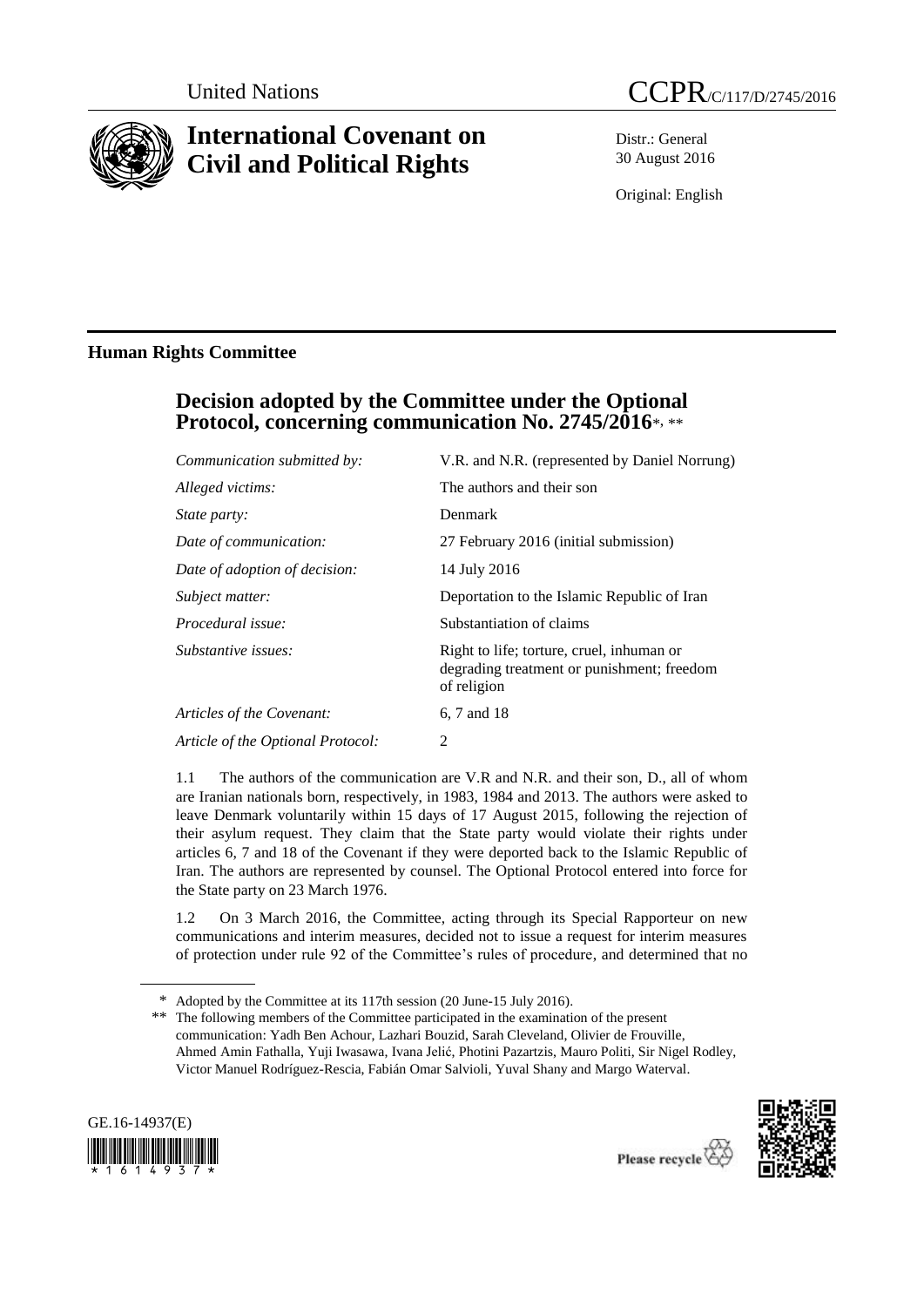observations from the State party were needed to ascertain the admissibility of the communication.

### **The facts as presented by the authors**

2.1 V.R. and N.R met in 2003 in the Islamic Republic of Iran and started a relationship without the knowledge of their parents.

2.2. In 2005, N.R.'s parents arranged for her to marry someone else, A. After the wedding, the authors continued their relationship in secret for six years until A. discovered it. The authors managed to flee the Islamic Republic of Iran and went to Romania. On an unspecified date, A. found out that they were in Romania. In Romania, on an unspecified date, the authors were refused asylum. They decided to go back to the Islamic Republic of Iran given that A. thought that they were in Romania. They stayed there for a short period of time.

2.3 On an unspecified date in 2012, the authors travelled to Denmark. While in a "refugee camp", in April 2012, they became interested in Christianity. They found solace and peace in prayers and singing psalms. On an unspecified date, the authors were transferred to a "refugee camp" in Vipperød. They could not go to church there as they lacked the financial means to cover the cost of travel. After they were transferred to a "refugee camp" in Jelling (Jutland), they went to a church almost every Sunday. The authors were baptized in June 2014.

2.4 On 12 April 2012, the authors applied for asylum in Denmark. Their application was rejected by the Danish Immigration Service on 19 December 2013. On an unspecified date, they appealed the rejection before the Danish Refugee Appeals Board. During the appeal proceedings, they mentioned that they had converted to Christianity and that they feared returning to the Islamic Republic of Iran because of their conversion. The authors note that they did not mention their conversion to Christianity during the initial stages of the asylum proceedings as they did not know it would have any bearing on the decision in the case.

2.5 On 19 September 2014, the Danish Refugee Appeals Board rejected the authors' appeal and found that they would not risk persecution or abuse in the Islamic Republic of Iran. The Board noted, inter alia, that the authors mentioned their conversion to Christianity only after the Immigration Service's negative decision and that their, especially V.R.'s, knowledge about Christianity was only general and superficial. Consequently, the Board could not accept that their conversion was genuine and that they would perform Christian acts of worship in the Islamic Republic of Iran. On 9 March 2014, the authors requested to reopen their asylum case owing to their conversion, but it was rejected by the Board on 17 August 2015 as they had not adduced any new significant information. The authors were asked to leave the country voluntarily within 15 days.

#### **The complaint**

3. The authors claim that their deportation to the Islamic Republic of Iran would constitute a violation of their rights under articles 6, 7 and 18 of the Covenant. They contend that their conversion to Christianity was genuine and that "the mere formal conversion in itself constitutes a high risk for the authors" to be tortured or severely harassed. They also fear persecution from A.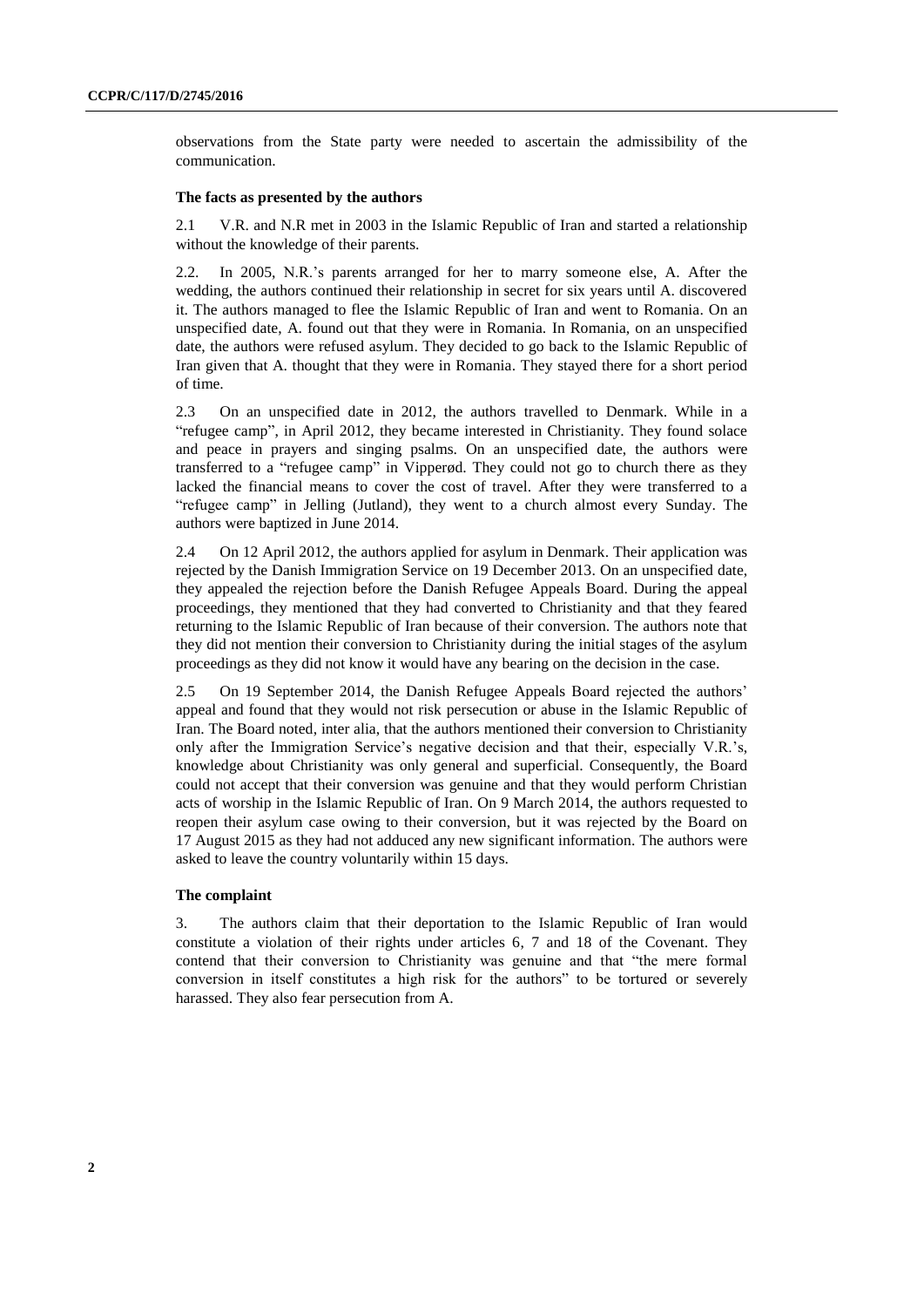#### **Issues and proceedings before the Committee**

#### *Consideration of admissibility*

4.1 Before considering any claims contained in a communication, the Committee must, in accordance with rule 93 of its rules of procedure, decide whether it is admissible under the Optional Protocol to the Covenant.

4.2 The Committee has ascertained, as required under article 5 (2) (a) of the Optional Protocol, that the same matter is not being examined under another procedure of international investigation or settlement. It also notes that the authors claim that domestic remedies have been exhausted and considers that the requirements of article 5 (2) (b) of the Optional Protocol have been met.

4.3 The Committee notes the authors' claim that their deportation to the Islamic Republic of Iran would breach their rights under articles 6, 7 and 18 of the Covenant. In particular, the authors claim that they risk being subjected to torture and ill-treatment upon return.

4.4 The Committee recalls paragraph 12 of its general comment No. 31 (2004) on the nature of the general legal obligation imposed on States parties to the Covenant, in which it refers to the obligation of States parties not to extradite, deport, expel or otherwise remove a person from their territory when there are substantial grounds for believing that there is a real risk of irreparable harm, such as that contemplated by articles 6 and 7 of the Covenant. The Committee has also indicated that the risk must be personal<sup>1</sup> and that there is a high threshold for providing substantial grounds to establish that a real risk of irreparable harm exists.<sup>2</sup> In making this assessment, all relevant facts and circumstances must be considered, including the general human rights situation in the author's country of origin.<sup>3</sup> The Committee further recalls its jurisprudence indicating that considerable weight should be given to the assessment conducted by the State party, $4$  and that it is generally for organs of States parties to review or evaluate facts and evidence in order to determine whether such a risk exists unless it is found that the evaluation was clearly arbitrary or amounted to a manifest error or denial of justice. 5

4.5 In the light of the above and taking into account the information provided by the authors, the Committee observes that the authors have not convincingly identified any irregularity in the decision-making process in the framework of their asylum proceedings in the State party or sufficiently substantiated why the decisions of the State party's authorities were clearly arbitrary or manifestly erroneous, or amounted to a denial of justice. In this connection, the Committee notes that the material before it does not permit it to conclude that the examination by the State party's asylum authorities of the authors' claim

<sup>&</sup>lt;sup>1</sup> See, for example, communications No. 2007/2010, *X. v. Denmark*, Views adopted on 26 March 2014, para. 9.2; No. 282/2005, *S.P.A. v. Canada*, decision adopted on 7 November 2006; No. 333/2007, *T.I. v. Canada*, decision adopted on 15 November 2010; No. 344/2008, *A.M.A. v. Switzerland*, decision adopted on 12 November 2010; and No. 692/1996, *A.R.J. v. Australia,* Views adopted on 28 July 1997, para. 6.6.

<sup>2</sup> See, for example, communications No. 2007/2010, *X. v. Denmark*, Views adopted on 26 March 2014, para. 9.2; and No. 1833/2008*, X. v. Sweden*, Views adopted on 1 November 2011, para. 5.18. 3

Ibid.

<sup>4</sup> See, for example, communications No. 1957/2010, *Lin v. Australia*, Views adopted on 21 March 2013, para. 9.3; and No. 2344/2014, *E.P. and F.P. v. Denmark*, Views adopted on 2 November 2015, para. 8.4.

<sup>5</sup> See, for example, communication No. 2344/2014, *E.P. and F.P. v. Denmark*, Views adopted on 2 November 2015, para. 8.4.